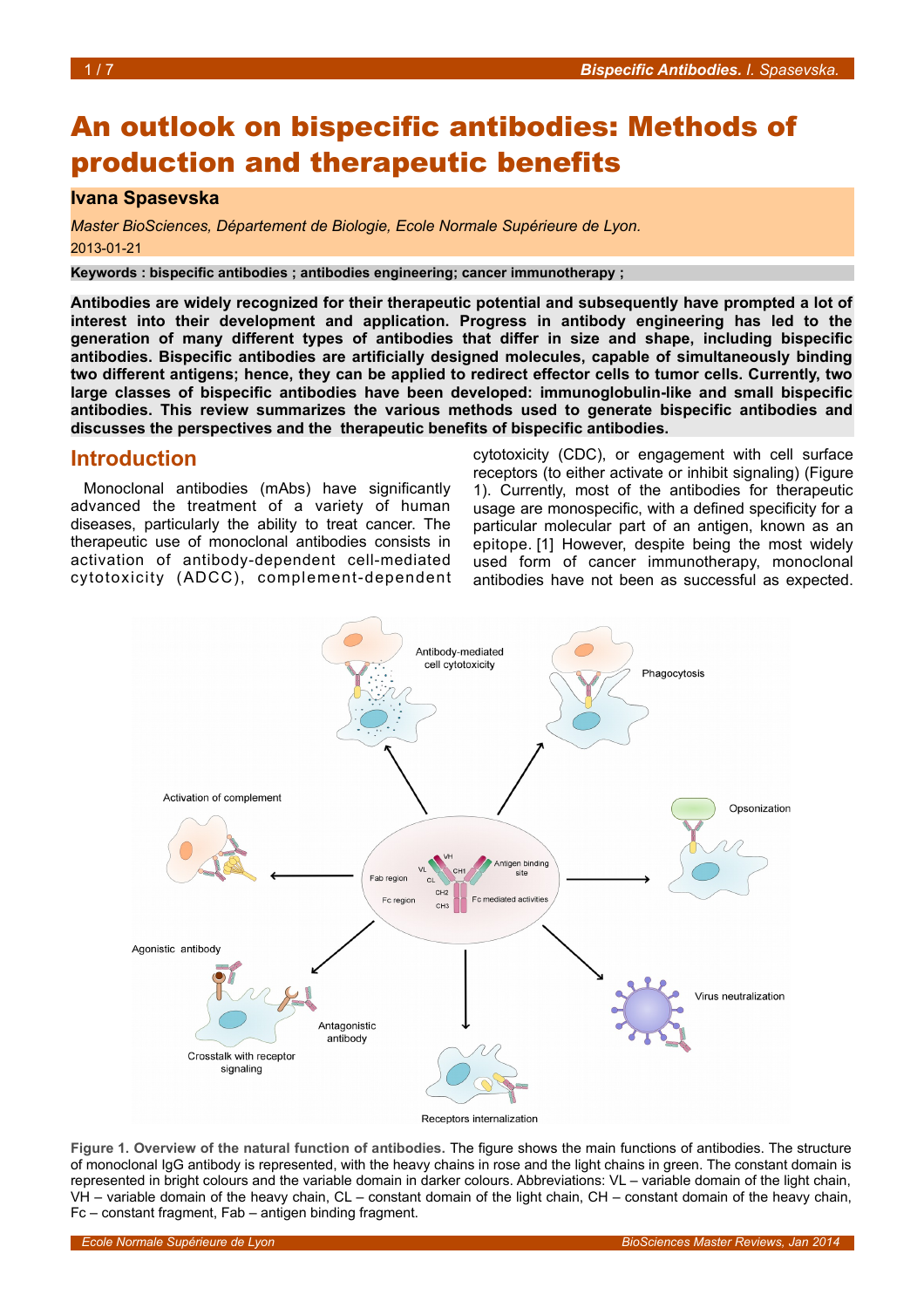Clinical studies have shown that many patients do not adequately respond to monospecific therapy, and often resistance to the treatment or tumor reemission has been observed. [2,3] This is perhaps not so surprising considering the fact that cancer is often a multifactorial disease, where tumors acquire a series of mutations. Further, many tumors rely on multiple and often redundant pathways of survival and proliferation, as well as crosstalk between signaling cascades. Therefore, aiming on a single target does not appear to be sufficient to destroy cancer cells. The need to improve their clinical efficacy has led to an increased interest in bispecific antibodies (bsAbs). Bispecific antibodies are proteins capable of simultaneously binding two different epitops, on the same or on different antigenes (Figure [2\)](#page-1-0). By simultaneous recognition of two different targets, bsAbs can serve as mediators to redirections of immune effector cells, such as Natural Killers cells and T-cells, to tumor cells, in order to enhance their destruction. In addition, by targeting two different receptors in combination on the same cell, bsAbs can induce modifications of cell signaling, including the inactivation of proliferation or inflammatory pathways.

Even though bispecific antibodies have similar characteristics as monoclonal antibodies, they remain an artificial molecule that can not be produced by normal B-cells. Bispecific antibodies can be obtained by different biochemical methods such as chemical conjugation of two antibodies, fusion of two antibodyproducing cell lines, or genetic approaches resulting in recombinant bispecific antibody molecules. Currently, two major classes of bispecific antibodies have been described: Immunoglobuline-G (IgG)-like bsAbs and small bsAbs. The IgG-like bispecific antibodies have a conserved immunoglobulin constant domain, thus they can exhibit Fc-mediated activities. Although these antibodies share the same properties as conventional IgG antibodies, they differ in size and geometry. Therefore, a significant effort has been made to produce bsAbs with an IgG design that is as natural as possible. On the other hand, small bsAbs are genetically engineered recombinant antibodies lacking a constant domain. They have been primarily designed as effector cell recruiters, and unlike mAbs, T-cell engagers.

Currently, more than twenty bispecific antibodies have entered clinical trials, and have opened the path to new and improved applications.

This review summarizes the various techniques and methods to generate bispecific antibodies, reports new concepts developed for cancer immunotherapy, and discusses the perspectives of bispecific antibodies.

## **The design and Engineering of IgGlike Bispecific Antibodies**

### *Quadroma (Hybrid Hydromas) approach*

The quadroma or hybrid hybridomas was the first approach used to create bispecific antibodies, when the idea for bispecific antibodies arose in the 1980s. The quadroma technology consists in constructing and producing bispecific antibodies by somatic fusion of two hybridoma cells (obtained by a somatic fusion of an antibody producing lymphocyte and a myeloma cell). Both hybridoma cells express monoclonal antibodies with different specificities, the ones desired for the bispecific antibody. The quadromas cell line from the two fused hybridomas secretes the two antibodies including the bispecific antibody with two distinct arms (Figure [3.](#page-2-0)A). [4,5] However, this method has not been adequate to produce bispecific antibodies in a quality and quantity required for therapeutic use, because of random chain association. The random pairing of the light and heavy Ig chains, resulted in less then 1/10 of functional bsAbs, hence, the bsAbs purification has been complicated. To overcome this chain association issue a chimeric quadroma was created from a murine and a rat hybridoma cell line. [6]•. The chimeric quadroma expressing mouse IgG2a and rat IgG2b chimeric antibodies had three major technical improvements: (I) enrichment of functional bsAbs because of preferential intra-species heavy/light chain association; (II) efficient heterologous interspecies heavy chain association; (III) simple purification of the desired bsAbs with a specific affinity for a protein A and ion exchange chromatography. This method allows a better purification, and allows a large scale supply of bispecific antibodies [6]•. Recently, an alternative redox method has been described as an improvement of the traditional quadroma method, in



<span id="page-1-0"></span>**Figure 2. Applications of bispecific IgG-like antibodies and their target molecules.** The two antigen-binding sites are represented in yellow and red, as well as their possible targets. *(Adapted from Kontermann, 2011 [35])*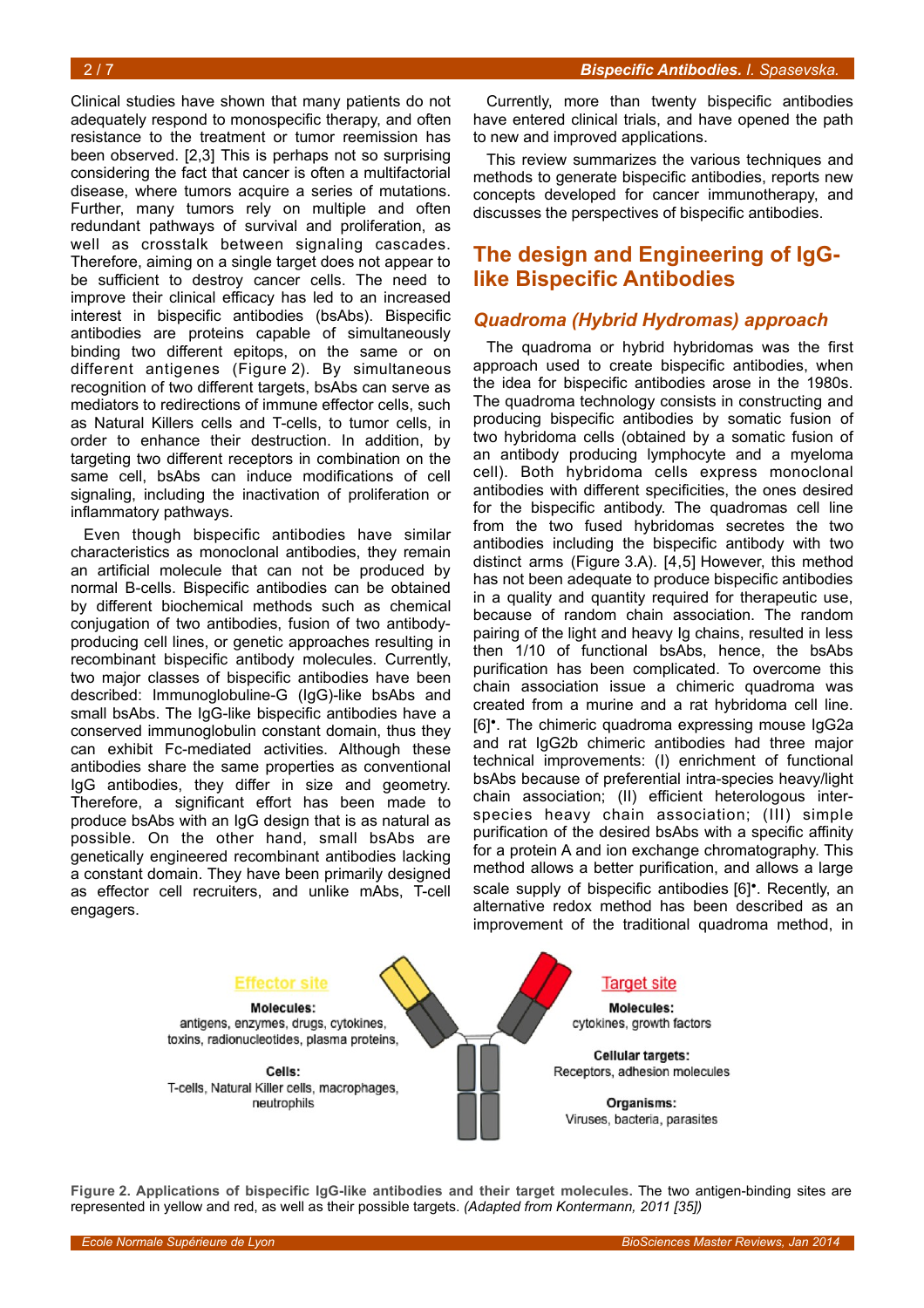order to produce rapidly bispecific antibodies using the mild reducing agent 2-mercaptoethanesulfonic acid sodium salt (MESNA). During the oxidative reaction, a mixture of antibodies is produced, including bispecific antibodies and parental antibodies. The bsAbs are highly purified over two sequential affinity columns. The redox method can be used to produce bsAbs from mAbs of a different or the same subclass and the same species [7]•.

The bispecific antibodies obtained by the these methods have maintained the structure of conventional IgG antibodies. Despite being mouse/rat chimeric, the Fc part has retained the effector function, and therefore these antibodies have also been described as trifunctional or Triomabs®. The bsAbs produced by the methods above, have numerous potential clinical application, but the major drawback is the high immunogenicity due to the murine/rat nature. Nonetheless, in 2009, Catumaxomab (Removab®) became the first bispecific antibody approved for therapeutic usage in Europe. Catumaxomab is a hybrid murine/rat trifunctional bispecific antibody recognizing EpCAM (epithelial cell adhesion molecule) and CD3 (T-cell cluster of differentiation). It is used for

intra-peritoneal treatment of malignant ascites in patients with EpCAM-positive carcinomas [8]<sup>•</sup>[9].

### *"Knobs into Holes" approach*

The progress in genetic engineering and in DNA recombinant technology has led to a new strategy to facilitate the heavy chain association – the "knobs-intoholes" (KiH) approach. The "knobs-into-holes" approach is based on a transfection of modified human genes coding for the antibodies, in mammalian cells. The advantage of this method is that the resulting bispecific antibodies are of human instead of murine/rat nature, and consequently they are less immunogenic. The production of bispecific antibodies with the "knobsinto-holes" strategy is based on a single amino acid substitution in the opposite CH3 domains, that promotes heavy chain heterodimerization. In one of the heavy chains referred as a "knob" variant, a small amino acid has been replaced with a larger one (T366Y) in the CH3 domain. Subsequently, in the other heavy chain, a large amino acid has been replaced with a smaller one (Y407T) [10]<sup>\*\*</sup>.A sort of a hole is formed, permitting the interaction with the "knobs"



<span id="page-2-0"></span>**Figure 3. Schematic illustration of different formats of IgG-like bispecific antibodies.** The parental monoclonal antibodies are represented above. **(A)** Heterodimeric functional bispecific antibody obtained with the Quadroma approach. **(B)** Bispecific antibody designed with the "Knobs-into-holes approach". **(C)** Bispecific antibodies obtained with the CrossMab approach. The three possible formats are represented with different light chain domains crossover. **(D)** Dual-Variable-Domain immunoglobulin (DVD-Ig) bispecific antibody with two variable domains.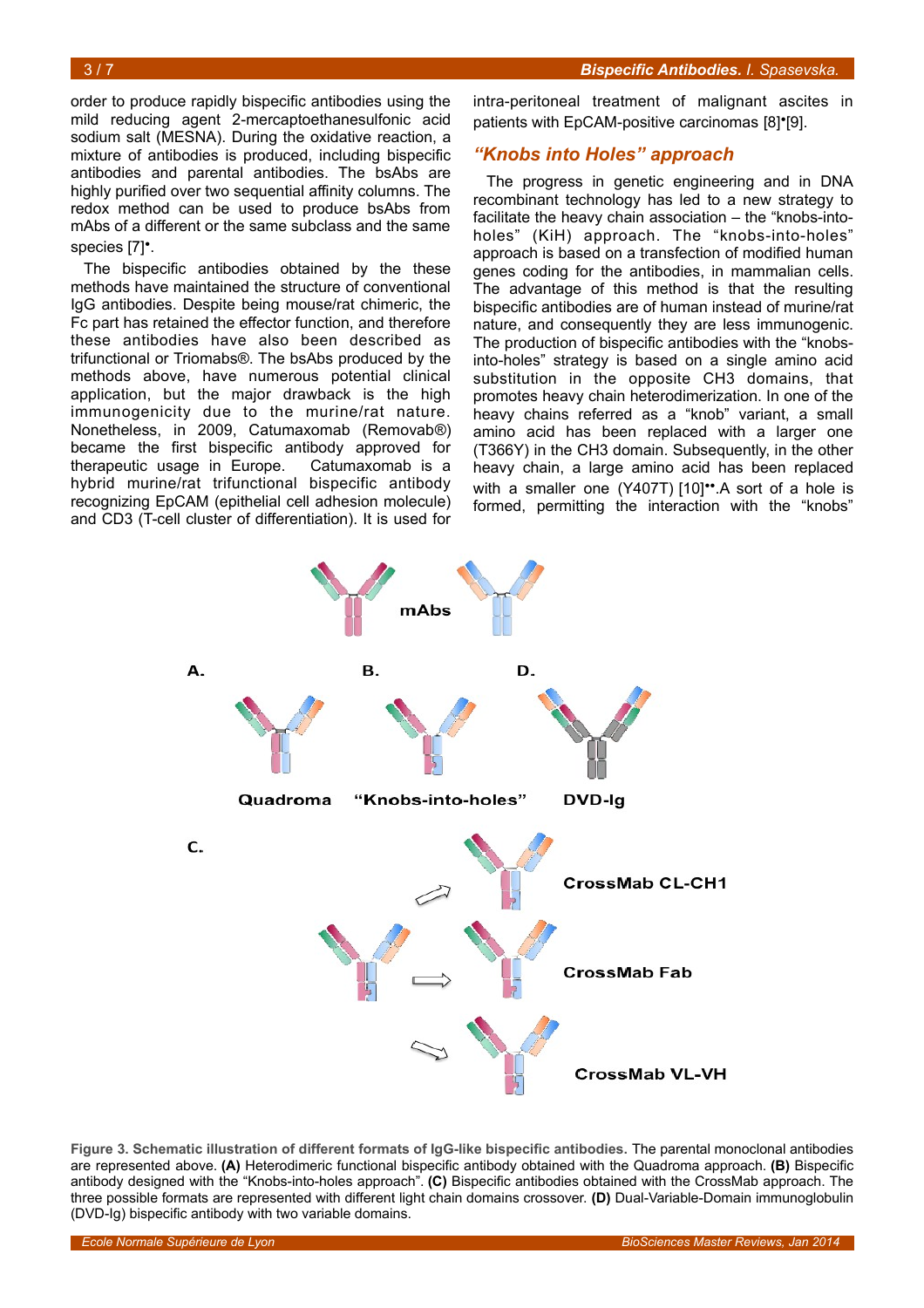variant miming a key-lock concept (Figure [3.](#page-2-0)B). Furthermore, to optimize the heavy chains association as well as the stability of bispecific antibodies, six mutations were introduced: two in the "knob" heavy chain (S354A, T166W) and four in the "hole" heavy chain (Y349C, T366S, L368A, Y407V). [11] Moreover, the heterodimeric Fc part can be further stabilized by an additional disulfide bridge created artificially. The co-expression of the two variants of the heavy chains is sufficient to allow efficient production of bsAbs, with more than 90% correct chain association. While homodimerization between the "hole" variants occurs, no homodimerization between the "knobs" variants can be observed. Problems arising from the fact that the light chains have no preference for one of the two heavy chains can be solved by applying antibodies with a common light chain sequence. [12]

### *CrossMab approach*

While the heavy chain association is addressed by the methods discussed previously, it is also essential to impose correct light chain association. This is probably a bigger challenge from a structural point of view, since the modifications should be applied in the VL-CL / VH-CH1 interface, which requires more modifications. Recently, the CrossMab approach has been described as an option to ensure correct light chain association in bispecific IgG-like antibodies when combined with the "knobs-into-holes" approach. In this structure, one of the antibody's arms is untouched, whereas in the opposite hand the heavy and the light chain are modified. Three different modifications are proposed: (I) the whole Fab region; (II) the VL-VH region; (III) the CL-CH1 region (Figure [3.](#page-2-0)C) [13]••. Consequently, the modified light chain can no longer associate with the unmodified heavy chain; hence, the correct chain association is enforced. From the three suggested models, the CL-CH1 bsAbs showed the best profile and purity. Importantly, with the CrossMab method, there is no modification of the antigen-binding specificity, since the only difference from a conventional antibody is the connection to the Fc part.

Using this approach, a bispecific antibody CrossMabCL-CH1 targeting VEGF-A and Ang-2 was designed. Such antibodies are intended to block the ligand–receptor interactions VEGF-A/VEGF receptor 2 and Ang-2/Tunica internal endothelial cell kinase 2 (TIE-2), respectively. This antibody exhibits potent antitumoral and antiangiogenic effects, making it a promising bsAbs for therapeutic applications in cancer therapy and other diseases in which angiogenesis plays a role [13]••[14].

## *Dual-Variable-Domain Immunoglobulin approach*

The dual-variable-domain Immunoglobulin (DVD-Ig) approach has recently been developed to produce bispecific antibodies. The DVD-Ig bispecific antibodies are generated by combining the variable domains of two pre-existing monoclonal antibodies with different specificities. The variable domains of the two mAbs are fused in tandem via naturally occurring linkers, allowing to create a dual specific IgG-like molecule (Figure [3.](#page-2-0)D) [15]<sup>••[16]</sup>. The DVD-Ig bsAbs preserve the affinities of both monoclonal antibodies, indicating that each antigen binding site can function independently without posing significant steric hindrance. In addition, despite the cell surface molecules, the DVD-Ig bsAbs can target soluble molecules, such as interferons, interleukins, chemokines. Moreover, with the DVD-Ig technology, it is possible to combine mAbs of different nature (human, chimeric, murine) [15]<sup>••</sup>. Using this approach, a bispecific antibody is created to target specifically IL-1α and IL-1β in order to block their action. Although the IL-1 antagonist, IL-1ra has similar tertiary structure, these antibodies bind only IL-1α and IL-1β, indicating their high specificity. [17]

An optimized DVD-Ig bispecific antibody has many desirable properties such as easy purification to homogeneity using standard approaches, good pharmacokinetic properties, and amenability to largescale manufacturing. [18]

## **The design and Engineering of Small Bispecific Antibodies**

## *Bispecific Diabodies*

Antibody genetic engineering has led to a production of various antibody fragments differing in size, design and pharmacokinetics, and yet retaining the antigenbinding properties of full-length molecules. [19] Diabodies are group of small bispecific antibodies generated with DNA recombinant technology, which consist of two VH and VL domains of two different antibodies. In this design, each VL domain is crosslinked via short peptide linkers with the VH domain of the other antibody (Figure [4.](#page-4-0)A). Since, chains from the same antibody tend to dimerize when co-expressed in the same cell, the production of bispecific diabodies requires the following arrangements:  $VH_A-VL_B$  and  $V\text{H}_{\text{B}}\text{-}V\text{L}_{\text{A}}$  (VH-VL configuration) or VL<sub>A</sub>-VH<sub>B</sub> and VL<sub>B</sub>-VHA (VL-VH configuration). Moreover, the linker should be of small size (five amino acids), positioned between the VH and VL domaines in a way that these domaines will be forced to associate with the complementary domains of the second antibody. Thus, a diabody is created with two antigen-binding sites. [20] By overexpression of VH-VL fused domains in bacteria (*E. Coli*), soluble diabodies can be produced [21]•.

## *Bispecific T-cell Engager Antibodies*

An important advantage among others of bsAbs, is the ability of engaging T-cells for tumor cell elimination. Bispecific T-cell engager antibodies (BiTEs) are single chain antibodies designed for polyclonal activation and redirection of cytotoxic T-cells to tumor cells. BiTEs combine the minimal antigen-binding domains of two monoclonal antibodies, fused with a short flexible linker. One of the antibody's arms recognize CD3, a cluster of differentiation for T-cells, and the other one detects tumor cells (Figure [4.](#page-4-0)B). [22] The BiTEs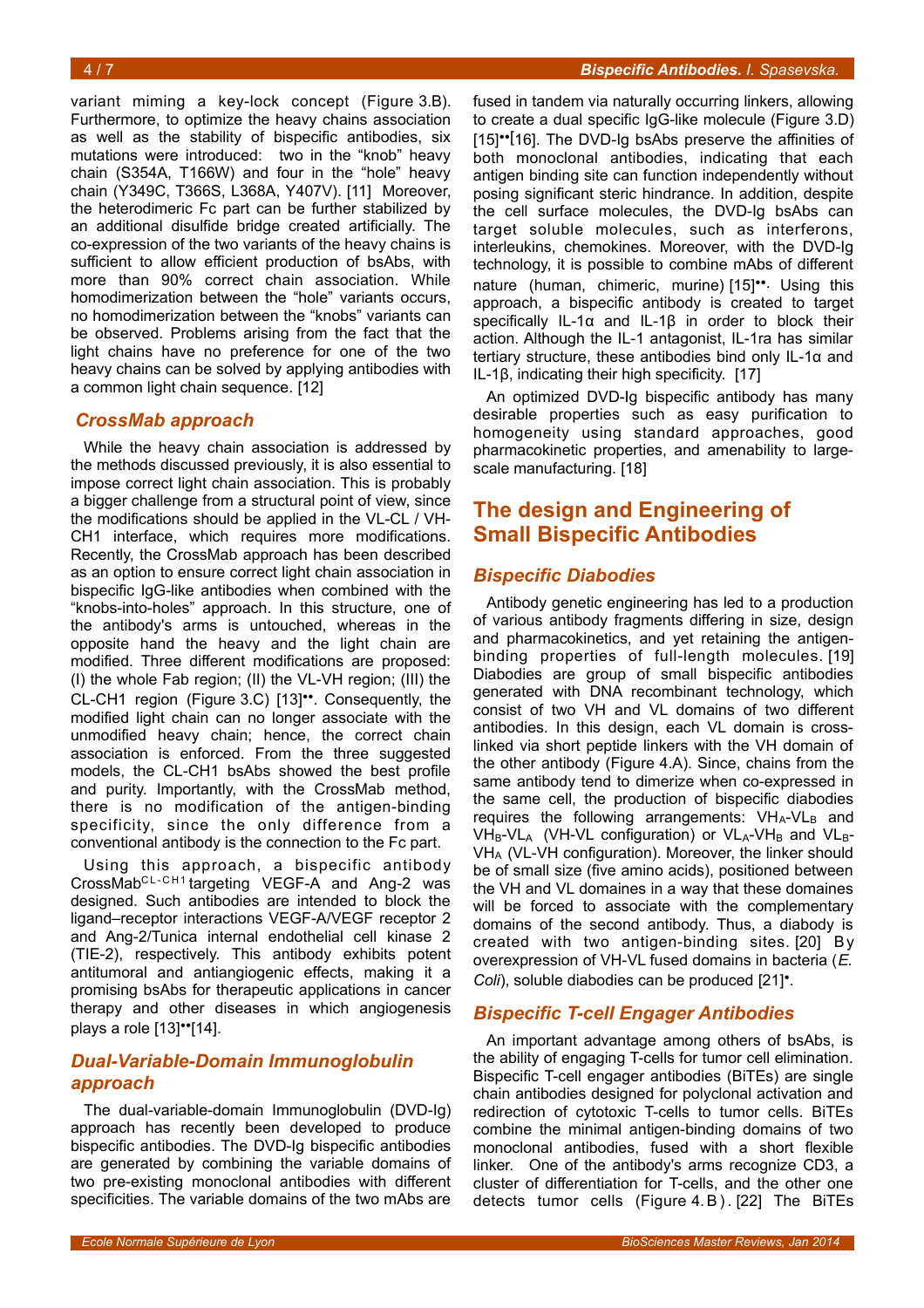antibodies have a high potential to activate T-cells. However, in order to fully activate the T-cell, an interaction between the T-cell and a cluster of BiTEs on the surface of the target cell is necessary. The small design of BiTEs antibodies is optimal to enable an interaction between both cells, ensuring the formation of a lytic immunological synapse [23]••.Using this approach, Blinatumamab (MT103), CD19-specific BiTE antibody has been developed for treatment of B cell malignancies. [24] Currently in phase II of clinical trial, Blinatumamab has shown outstanding results for the treatment of patients with non-Hodgkin's lymphoma and acute lymphoblastic leukemia. [25,26]



<span id="page-4-0"></span>**Figure 4. Schematic illustration of different formats of small bispecific antibodies, containing only the variable domains.** The parental monoclonal antibodies are represented above, with the heavy chains in dark colors and the light chains in bright colors. **(A)** Bispecific diabody with the VH-VL configuration and illustration of the short linker. **(B)** Bispecific T-cell engager antibodies (BiTEs), with the two different antigen-binging sites anti-CD3 and anti-tumorrelated target structure.

## **Future Perspectives, Limitations and Therapeutic benefits**

The concept of using bispecific antibodies for cancer immunotherapies was conceived more than 20 years ago, when it became apparent that single targeting is often insufficient to enhance tumor cells destruction. However, the initial clinical studies with bispecific antibodies were rather disappointing due to the low efficacy, stability and immunogenicity. The deeper understanding in cell biology and immunology and the concomitant development of antibody engineering led to the production of new classes of bispecific antibodies with better pharmacokinetic properties. The major issue that has been overcome in these past few years have been the ability to produce pure product on a large scale - sufficient for clinical testing, and with good drug-like properties and stability. Nonetheless, immunogenicity remains an important issue to be resolved. Regarding the IgG-like bispecific antibodies,

having an arrangement that is as close as possible to conventional IgG antibodies with less linker or additional domains, is desirable. Obtaining a closer traditional IgG format should also decrease any possible secondary adverse effects. Although IgG-like bsAbs exhibit appropriate stability and effector functions, their large size limits tissue penetration. On the contrary, small bispecific antibodies have more efficient penetration, due to their small size. This advantage can be applied in the treatment of solid tumors. However, the small specific antibodies exhibit short half-life, and therefore further work needs to be done to increase their serum half-life [27]•.

With the advances in genetic engineering, bispecific antibodies have experienced a revival and regained the attention of the biopharmaceutical industry. The current engineering methods have yielded over twenty bispecific antibodies in clinical trails and only one has been approved for cancer immunotherapies. The majority of the bispecific antibodies in clinical trials are Triomabs or small BiTEs. Most of the developed bispecific antibodies in clinical trial have very efficient anti-cancer effect, and are promising to receive the FDA approval [28]••.

The main interest in bispecific antibodies is due to their potential to engage immune effector cells, such as NK-cells and T-cells, to promote tumor cell destruction. T-cells are known to play a key role in the immunosurveillance and antitumor immunity, thus their engagement is essential in cancer immunotherapies. This is an important advantage of bispecific antibodies over classical IgG antibodies, since T-cells do not possess a Fc receptors and they can not be recruited by mAbs. [29,30] Further advantage of bispecific antibodies over monoclonal antibodies is blocking two pathways in parallel to impair resistance formation (for example, receptors tyrosine kinases and angiogenic ligands).

In addition to the purpose of bispecific antibodies for cancer immunotherapies, bispecific antibodies can be used for virus neutralization (HIV), and as a treatment for inflammatory diseases. [31,32] Recently, new application for bispecific antibodies were established, such as gene-mediated therapy and immunodiagnostic applications. [33,34]

Given this encouraging clinical data, ameliorations in the design and the efficacy of therapeutic bispecific antibodies is likely to continue with rapidly.

## **Conclusion**

This review shows the significant progress that has been made in bispecific antibodies engineering and their therapeutic potential. While many challenges remain, these antibodies have promising clinical applications, especially in cancer immunotherapies. Targeting two antigenes simultaneously is a promising approach in blocking tumor latent escape pathways from single target inhibition. However, to completely seize the therapeutic potential of bispecific antibodies, a lot of work is required to manage the increased complexity involved in their design.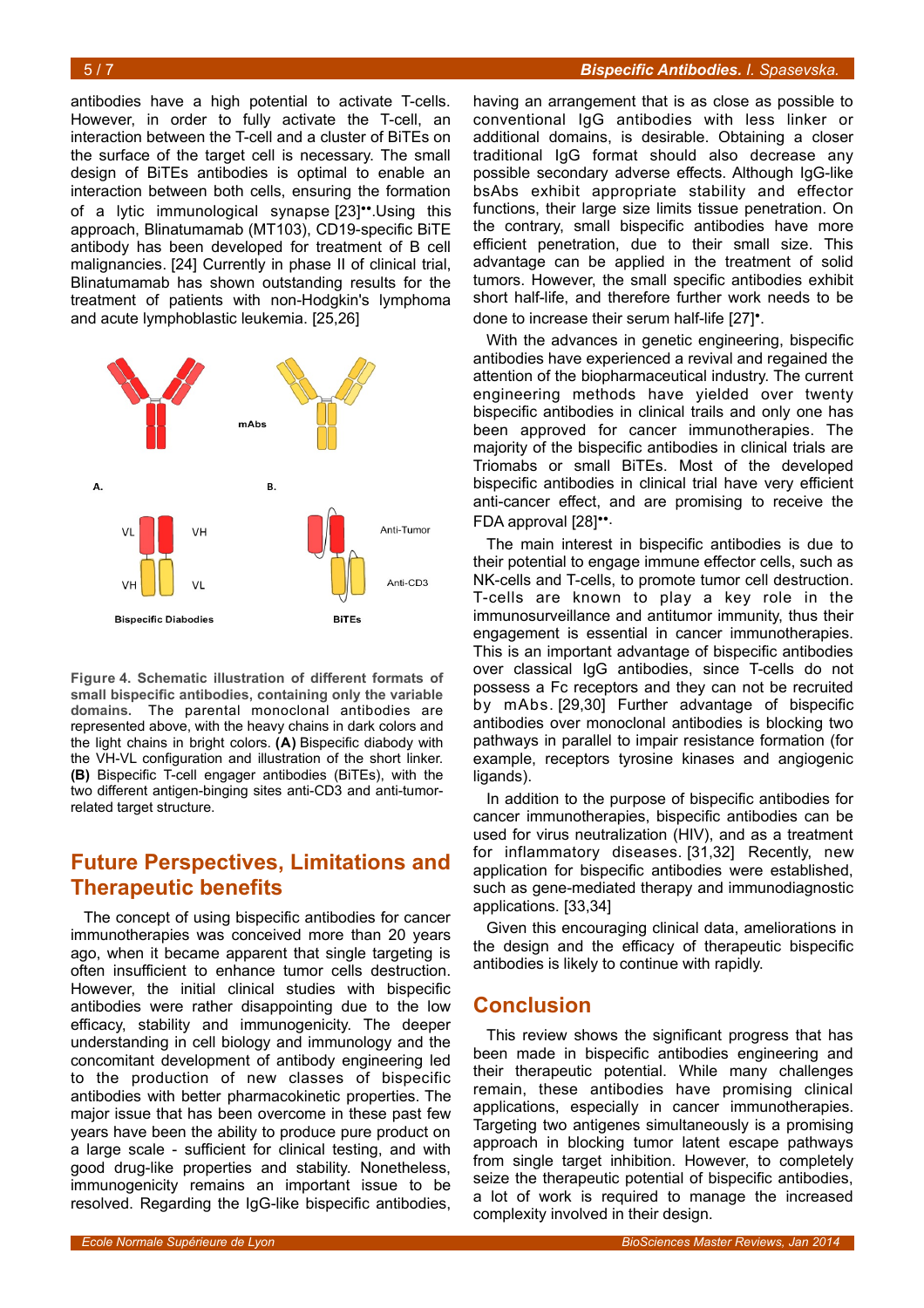### **Acknowledgments**

I thank Charles Dumontet, Minh Ngoc Duong, Laurent Viriot and Petar Filipov for their help and their advices concerning this review.

## **References and recommended reading**

Papers of particular interest have been highlighted as:

- of special interest
- ●● of outstanding interest
- 1. Bhutani D, Vaishampayan UN: **Monoclonal antibodies in oncology therapeutics: present and future indications**. *Expert Opin Biol Ther* 2013, **13**:269–282. [doi: 10.1517/14712598.2012.758705] [PMID: 23286740]
- 2. Chen LF, Cohen EEW, Grandis JR: **New strategies in head and neck cancer: understanding resistance to epidermal growth factor receptor inhibitors**. *Clin. Cancer Res.* 2010, **16**:2489–2495. [doi: 10.1158/1078- 0432.CCR-09-2318] [PMID: 20406834]
- 3. Pandey JP: **Mechanism of resistance to cetuximab therapy in colorectal cancer: Possible role of antibodies to immunoglobulin allotypes**. *MAbs* 2012, **4**:553–554. [doi: 10.4161/mabs.21311] [PMID: 22820100]
- 4. Suresh MR, Cuello AC, Milstein C: **Bispecific monoclonal antibodies from hybrid hybridomas**. *Meth. Enzymol.* 1986, **121**:210–228. [PMID: 3724461]
- 5. Ménard S, Canevari S, Colnaghi MI: **Hybrid antibodies in cancer diagnosis and therapy**. *Int. J. Biol. Markers* 1989, **4**:131–134. [PMID: 2693537]
- 6. Lindhofer H, Mocikat R, Steipe B, Thierfelder S: **Preferential species-restricted heavy/light chain pairing in rat/mouse quadromas. Implications for a single-step purification of bispecific antibodies**. *J. Immunol.* 1995, **155**:219–225. [PMID: 7602098]
- The autors of this study report improvements in classical Quadroma approach by using antibodies from different species. This method allows to overcome the random chain association.
- 7. Carlring J, De Leenheer E, Heath AW: **A novel redox method for rapid production of functional bi-specific antibodies for use in early pilot studies**. *PLoS ONE* 2011, **6**:e22533. [doi: 10.1371/journal.pone.0022533]
- This study report an improvement of the traditional quadroma approach, that allows to produce bispecific antibodies in large scales, and easy to purify.
- 8. Chelius D, Ruf P, Gruber P, Plöscher M, Liedtke R, Gansberger E, Hess J, Wasiliu M, Lindhofer H: **Structural and functional characterization of the trifunctional antibody catumaxomab**. *MAbs* 2010, **2**:309–319. [PMID: 20418662]
- This study reports the structure and the trifunctional features of Catumaxomab, the first bispecific antibody for cancer immunotherapie.
- 9. Linke R, Klein A, Seimetz D: **Catumaxomab: Clinical development and future directions**. *mAbs* 2010, **2**:129–136. [doi: 10.4161/mabs.2.2.11221]
- 10. Ridgway JBB, Presta LG, Carter P: **"Knobs-into-holes" engineering of antibody CH3 domains for heavy chain heterodimerization**. *Protein Eng.* 1996, **9**:617– 621. [doi: 10.1093/protein/9.7.617]
- This study characterizes a new method that facilitates the production of bispecific antibodies. It is revolutionary methods, used in many others techniques.
- 11. Carter P: **Bispecific human IgG by design**. *Journal of Immunological Methods* 2 0 0 1 , **248**:7–15. [doi: 10.1016/S0022-1759(00)00339-2]
- 12. Jackman J, Chen Y, Huang A, Moffat B, Scheer JM, Leong SR, Lee WP, Zhang J, Sharma N, Lu Y, et al.: **Development of a two-part strategy to identify a therapeutic human bispecific antibody that inhibits IgE receptor signaling**. *J. Biol. Chem.* 2010, **285**:20850–20859. [doi: 10.1074/jbc.M110.113910] [PMID: 20444694]
- 13. Schaefer W, Regula JT, Bähner M, Schanzer J, Croasdale R, Dürr H, Gassner C, Georges G, Kettenberger H, Imhof-Jung S, et al.: **Immunoglobulin domain crossover as a generic approach for the production of bispecific IgG antibodies**. *PNAS* 2011, **108**:11187–11192. [doi: 10.1073/pnas.1019002108]
- ●● This study reports a new method to assemble correctly the heaves and lights chains of bispecific antibodies.
- 14. Klein C, Sustmann C, Thomas M, Stubenrauch K, Croasdale R, Schanzer J, Brinkmann U, Kettenberger H, Regula JT, Schaefer W: **Progress in overcoming the chain association issue in bispecific heterodimeric IgG antibodies**. *mAbs* 2 0 1 2 , **4**:653–663. [doi: 10.4161/mabs.21379]
- 15. Wu C, Ying H, Grinnell C, Bryant S, Miller R, Clabbers A, Bose S, McCarthy D, Zhu R-R, Santora L, et al.: **Simultaneous targeting of multiple disease** mediators by a dual-variable-domain **immunoglobulin**. *Nat. Biotechnol.* 2007, **25**:1290–1297. [doi: 10.1038/nbt1345] [PMID: 17934452]
- ●● This article reports a new formate of bispecific antibodies with two variable domains. It shows that antigen binding site can function independently without posing significant steric hindrance.
- 16. Gu J, Ghayur T: **Chapter two Generation of dualvariable-domain immunoglobulin molecules for dualspecific targeting [Internet]**. I n *Methods in Enzymology*. Edited by K. Dane Wittrup and Gregory L. Verdine. Academic Press; 2012:25–41.
- 17. Wu C, Ying H, Bose S, Miller R, Medina L, Santora L, Ghayur T: **Molecular construction and optimization of anti-human IL-1α/β dual variable domain immunoglobulin (DVD-IgTM) molecules**. *MAbs* 2009, **1**:339–347. [PMID: 20068402PMCID: PMC2726605]
- 18. Tarcsa E, Fraunhofer W, Ghayur T, Salfeld J, Gu J: **Dual-Variable Domain Immunoglobulin (DVD-IgTM) technology: A Versatile, novel format for the next generation of dual-targeting biologics [Internet]**. In *Bispecific Antibodies*. Edited by Kontermann RE. Springer Berlin Heidelberg; 2011:171–185.
- 19. Holliger P, Hudson PJ: **Engineered antibody fragments and the rise of single domains**. *Nat. Biotechnol.* 2005, **23**:1126–1136. [doi: 10.1038/nbt1142] [PMID: 16151406]